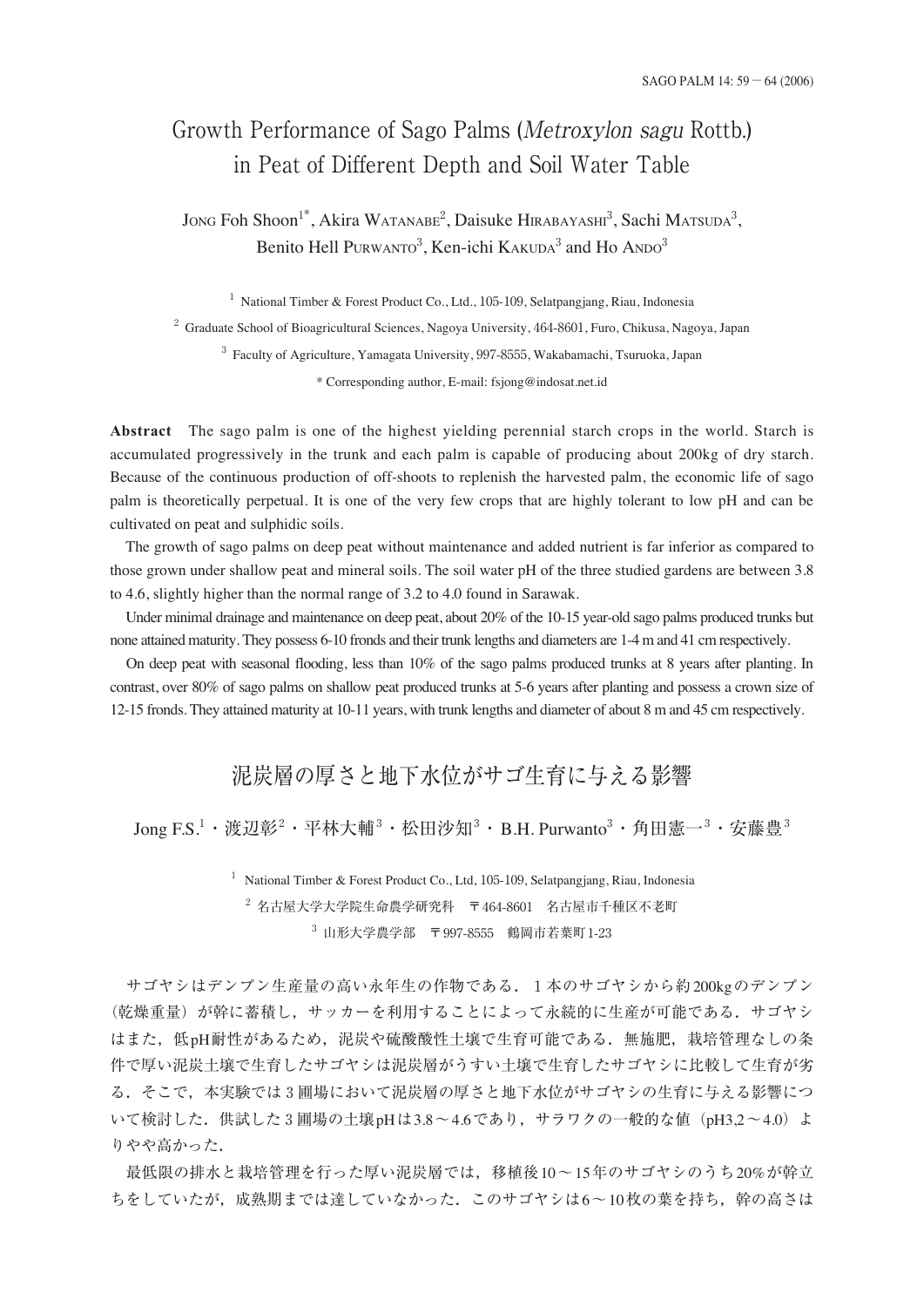1〜4m,胸高直径は41cmであった.

排水しない厚い泥炭土壌では,移植後8年で幹立ちをしているサゴヤシは10%以下であった.一方, 泥炭層が薄い土壌で生育した移植後5〜6年のサゴヤシは80%以上が幹立ちをし,12〜15枚の葉が認 められた. これらのサゴヤシは10~11年で高さ8m,胸高直径45cm程度となり,成熟した.

#### **INTRODUCTION**

In good sago palm smallholders on mineral soils with minimal maintenance and without fertilizer application, a starch production rate of about 10 tons per hectare per year has been reported (Jong, 2000). Under intensive cultivation, Flach (1984) estimated a starch yield of 25 tons/ha/yr at Batu Pahat, Malaysia. As such, it is one of the highest known starchproducing crops in the world.

The sago palm is tillering and perennial in nature, with a theoretically perpetual economic life. Given the right attention and development, this crop can increase in yield and could become one of the most important sources of starch in the tropics. It is also one of the very few crops that can be found growing on natural peat soils without appropriate soil amendments (Tie, personal communication) all over Southeast Asia.

In the Sarawak State of Malaysia, peat refers to soils with greater than 50 cm of organic matter at the top 100 cm and in which the organic soil material contains at least 35% of organic matter (Tie, 1982). The soil is classified as shallow peat if the organic layer is between 0.5 and 1.5 m and as deep peat if the organic layer exceeds 1.5 m in depth. The peat soil is normally low in pH.

It has been generally reported that sago palms cultivated on natural deep peat with minimal maintenance require 12-17 years to attain maturity (flowering) but those on mineral soils require only about 8-12 years (Jong, 1988; Jong and Flach, 1995; Tie *et al*., 1987; Yamaguchi *et al*., 1997); however, after 10 years of cultivation, no trunk formation was observed, particularly in sago palms cultivated in deep peat in Sarawak (Fong *et al*., 2005). To further understand the above, a comparative study was conducted to assess the growth performance of sago

palms on acidic peat with known cultivation history and practices.

#### **MATERIALS AND METHODS**

Three sago farms at Mukah, Sarawak, were selected for the current study between November 2004 and January 2005:

- (a) Sago palms established between 1989 and 1994 in deep peat with minimal drainage. Although canals were dug, the water table remained high throughout the year owing to poor water discharge outlets.
- (b) Sago palms planted in 1995-1996 in deep peat with seasonal flooding. The field was often flooded up to over 1 m during the rainy season, from November to early March. The sago palms were partially submerged during the flood, and the entire area was flooded at the time of the research.
- (c) Sago palms cultivated in shallow peat in 1985- 1992 without any artificial drainage system. The soil water table was around 10 cm below the soil surface at the time of the study. Flooding was only transient during or after a heavy downpour. Minimal maintenance, such as weeding and removal of excess offshoots, was carried out in all three sago gardens. No fertilizer was applied throughout the entire cultivation period.

Growth data, such as crown size, percentage of trunk-producing palms, trunk length, and trunk diameter at 1 m above ground level were collected from all the sago palms in three replicated 50 x 50 m blocks in each of the selected gardens (about 6,000ha). The trunk height was measured by a calibrated extendable aluminum pole from the ground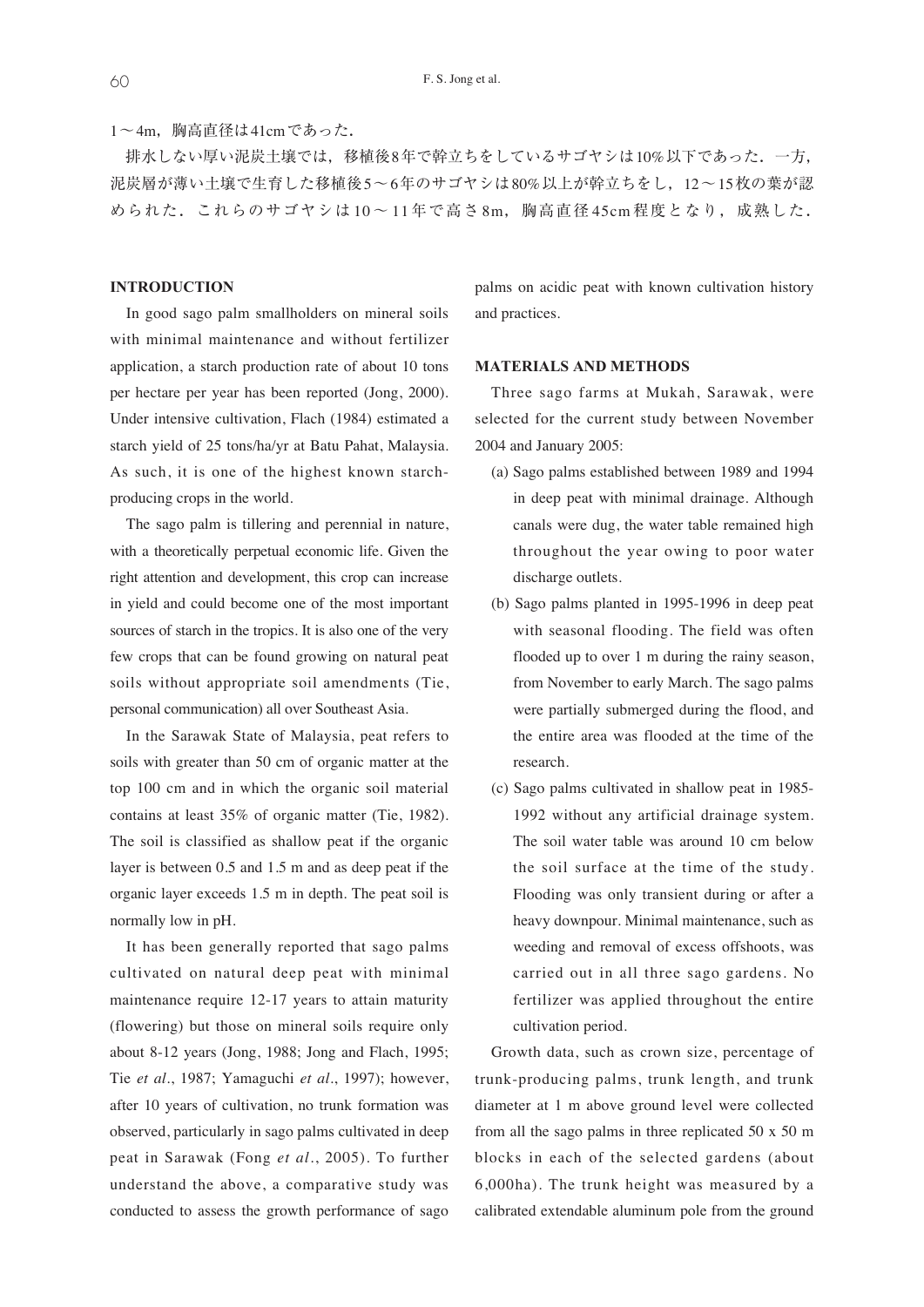| Field condition                | pH(H, O)  | age (year) | Approx, palm Number of palms No. of fronds in<br>sampled | crown      | $%$ of trunk<br>formation | Trunk length (m) | Trunk diameter of<br>trunking palm at 1m<br>from base (cm) | Water table from<br>soil surface (cm) |
|--------------------------------|-----------|------------|----------------------------------------------------------|------------|---------------------------|------------------|------------------------------------------------------------|---------------------------------------|
| Deep peat Min.<br>drainage*    | 3.9(0.11) | $10 - 15$  | 53                                                       | 7.3(0.23)  | 18.3 (11.7)               | 2.25(0.61)       | 39.9 (1.69)                                                | $-8.3(5.9)$                           |
| Deep peat<br>Seasonal flood    | 4.4(0.01) | $8 - 9$    | 39                                                       | 6.8(0.24)  | 3.5(4.1)                  | 1.65(0.92)       | 40.0(2.83)                                                 | (22.2)<br>$+43$                       |
| Shallow peat Non<br>drainage** | 4.1(0.06) | $9 - 12$   | 64                                                       | 12.7(0.12) | 83.7(5.1)                 | 7.43 (2.61)      | 43.9 (1.07)                                                | $-9.2$ (6.2)                          |

**Table 1** A summary of growth data on sago palms cultivated in deep and shallow peat with different water tables

Note: The values in parentheses denote standard deviation; +indicates above the soil surface; -indicates below the surface

The average and SD were calculated on the basis of the average and SD of the replications

"min. drainage" means that the sago garden is minimally drained

\*\*: "non drainage" means no drainage system is present

surface to the leaf-base of the oldest living frond.

Four pH measurements and soil water tables each were taken at approximately 10 m from the corner of each plot. The pH was determined with a portable pH meter (Shindengen, KS501). In non-flooded fields, a hole was dug to below the soil water table for pH and soil water table measurements. In flooded fields, water samples were collected above the soil surface, and their pH was measured directly. The depth of the flood water was also measured directly.

#### **RESULTS**

The study was conducted in the middle of rainy season, when the soil water table was higher than normal. The results of this study are summarized in Table 1. In the three sites studied, the pH of the soil water was around 3.8 to 4.6. The highest pH values of between 4.3 and 4.6 were found in a flooded field where there was moving surface water.

Under minimal drainage in deep peat, about 20% of the sago palms produced trunks, but none attained maturity at 10-15 years after these palms were transplanted to the field. They possessed 6-10 living fronds, and signs of necrosis and desiccation were observed at the older fronds. In general, the leaflets were pale green and non-lustrous, and the frond stalks were yellowish-green and dull (Photo 1). The trunk lengths of the leader palms varied from 1 to 4 m, and there were very few follower (that developed from offshoots produced by the leader) palms attaining the trunk formation stage. The diameters were small, averaging 41 cm at 1 m above ground level and tapering gradually towards the upper part of each trunk.



**Photo 1:** 15 year old palms on deep peat with minimal maintenance

Sago palms cultivated in deep peat with seasonal flooding, which normally occurs from November to March each year, had less than 10% of trunk formation rate at 8-9 years after planting. The majority of the palms remained at the rosette stage, with palm heights varying from 2 to 4 m (Photo 2). In the trunkproducing palms, the trunks were small and tapering at the upper end. Premature desiccation of older fronds and fracture at the base of dead fronds were common.

In contrast to the above, trunk production was observed in over 80% of the studied sago palms in shallow peat. According to the owner of the farm,



**Photo 2:** 9-year old palm on deep peat under seasonal flooding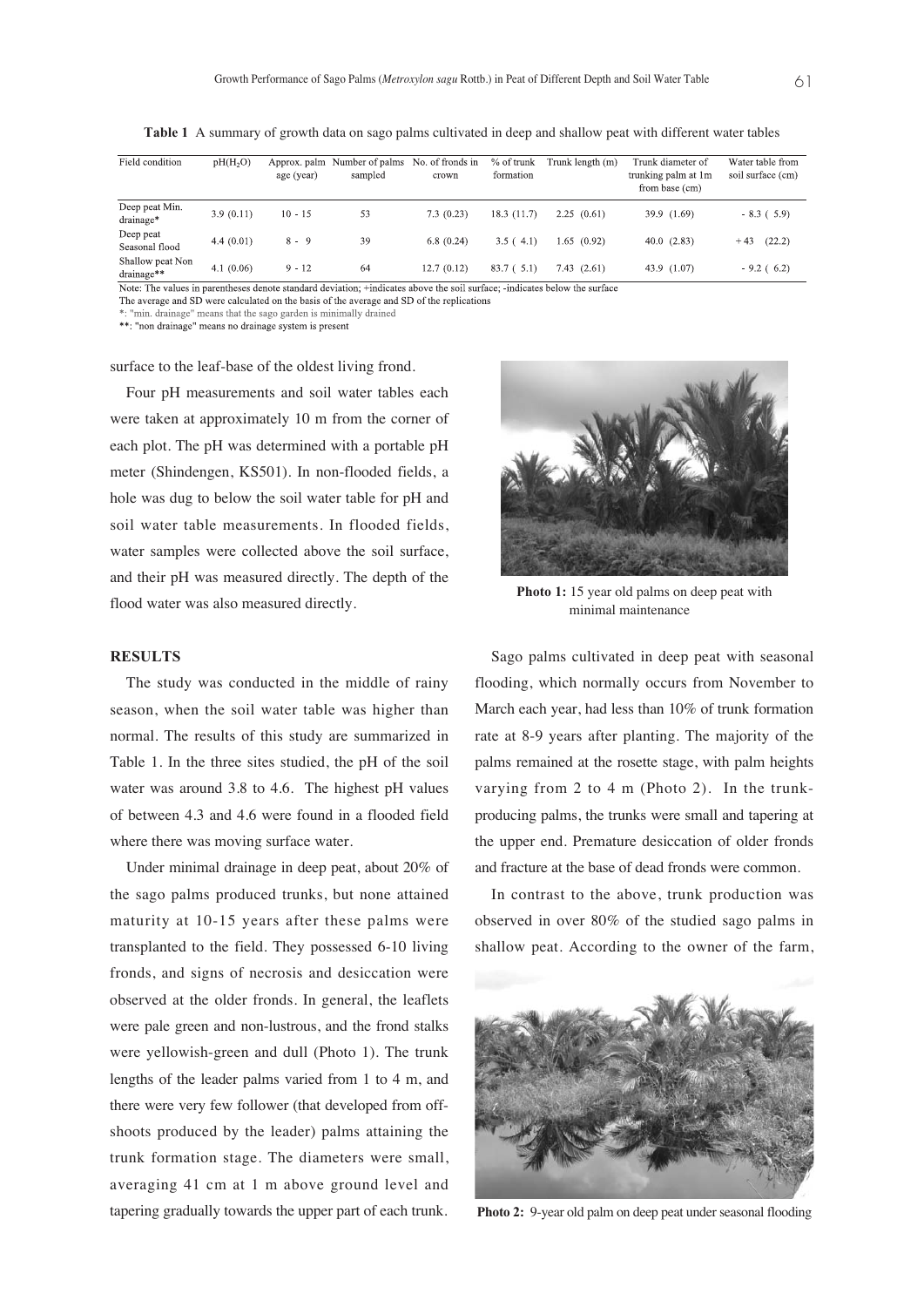these palms started to form trunks at 5-6 years after field planting. They possessed 9-15 living fronds that were more lustrous and greenish, and they attained maturity (initiation of flowering) at 10 to 11 years, with trunk lengths and diameters of about 8 m and 45 cm, respectively. Although one of the gardens was established in 1985, there were no palms older than 12 years because mature palms were regularly harvested. More follower palms were produced than those grown in deep peat, forming a larger cluster with 2-3 palms in the trunk production stage at varying trunk heights (Photo 3).



Photo 3: A 11-year old palm on shallow peat

#### **DISCUSSION**

The peat in Sarawak was mostly correlated to *typic*, *fluvaquentic*, or *terric tropofibrists* of the USDA soil taxonomy or to *dystric histosols* of the FAO/UNESCO's system. The aqueous soil pH of peat in Sarawak had normally been reported to be between 3.2 and 4.0 (Deloitte & Touche, 1992). Deep peat was extremely low in macro- and micro-nutrients (Fong *et al*., 2005). It also had a high C/N ratio and a high CEC (Table 2).

The pH values of 3.8-4.6 were higher than the normal pH of 3.2 to 4.0 commonly encountered in the Sarawak peat, probably due to the rainy season, when soil water movement is enhanced. There was no significant difference between the soil water pH in deep and shallow peat. The variations in pH within

**Table 2** Chemical Properties of Peat in Sarwak

| Properties                      |                               | Topsoil     | Subsoil        |  |
|---------------------------------|-------------------------------|-------------|----------------|--|
|                                 |                               | $(0-25$ cm) | $(50-100cm)$   |  |
| pH(H, O)                        |                               | 3.7         | 3.8<br>438     |  |
| Organic Carbon $(g \, kg^{-1})$ |                               | 411         |                |  |
| Total N                         | $(g \text{ kg}^{-1})$         | 15.8        | 12.5           |  |
| Exch. Ca                        | $(\text{cmol kg}^1)$          | 5.68        | 4.2            |  |
| Exch. Mg                        | $(\text{cmol kg}^{\text{1}})$ | 4.55        | 4.19           |  |
| Exch. K                         | $(\text{cmol kg}^1)$          | 0.41        | 0.18           |  |
| Exch. Na                        | $\pmod{kg^1}$                 | 0.65        | 0.65           |  |
| <b>CEC</b>                      | $(\text{cmol kg}^1)$          | 70.8        | 66.4           |  |
| Available P                     | (mg kg <sup>1</sup> )         | 79          | 9              |  |
| Total P                         | (mg kg <sup>1</sup> )         | 401         | 149            |  |
| Total Ca                        | (mg kg <sup>1</sup> )         | 1468        | 457            |  |
| Total Mg                        | (mg kg <sup>1</sup> )         | 526         | 373            |  |
| Total K                         | $(mg kg-1)$                   | 283         | 143            |  |
| Available Cu                    | (mg kg <sup>1</sup> )         | 0.14        | 0.16           |  |
| Available Zn                    | $(mg kg-1)$                   | 0.96        | 0.52           |  |
| Available Mn                    | (mg kg <sup>1</sup> )         | 5           | $\overline{c}$ |  |
| Available Fe                    | $(mg kg-1)$                   | 10          | $\overline{c}$ |  |

Source: Deloitte & Toucheet al., 1992

and among the sampled plots were rather small at the time of the research.

Despite the low pH in shallow peat at the farmers' field, sago palms grow rather vigorously in the absence of added nutrients, regular maintenance, and lime application. In the selected gardens in shallow peat soil, the palms were rather heavily shaded either by adjacent sago palms or other unidentified tree species. Sago palms were mainly at the late trunk growth stages, with relatively few younger follower palms and suckers.

Healthy growth of sago palms is commonly observed on mineral sulphidic soils of extremely low pH in Batu Pahat and Rampangi Research Station (on acid-sulphate soil) in Malaysia (Jong, personal observations). Healthy growth of traditionally cultivated sago palms is also found in abundance along the acidic coastal soils of Riau in Indonesia. These facts reflect that the sago palm is a crop that is highly tolerant to low pH and well adapted to the extraction of nutrient requirements from growth media under acidic soil conditions. In shallow peat soil, nutrients are made available from the underlying mineral sub-soils to sustain the rather good growth of the sago palms.

In contrast to the palms in shallow peat, sago palms established in deep peat under minimal drainage and seasonal flooding conditions were retarded in growth,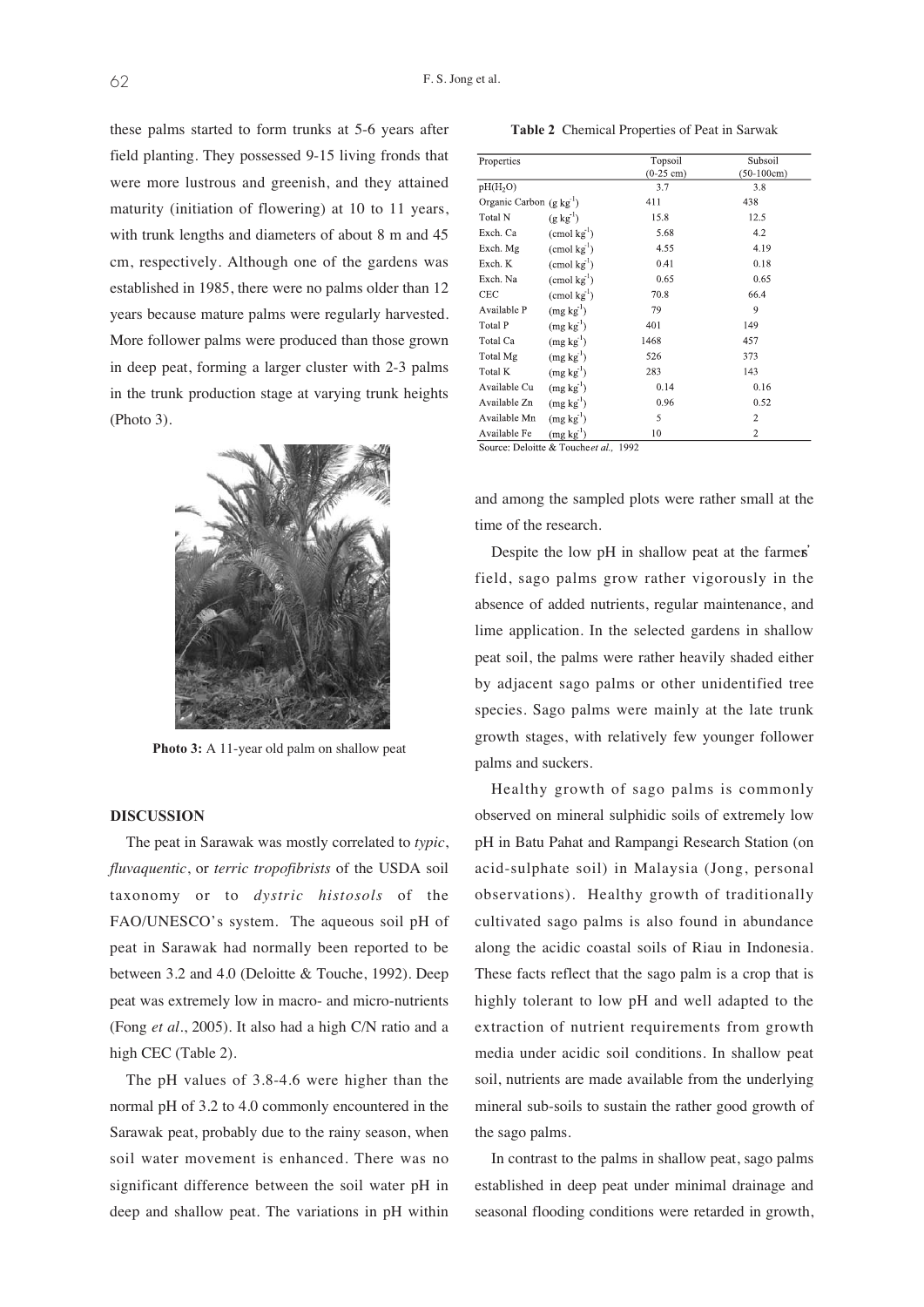as reflected from the rather consistently small crowns and low trunk formation rates, even after more than 10 years. Large variations were noted in the percentage of palms that were able to produce trunks and the lengths of the trunk produced. The long juvenile phase in excess of 15 years is in agreement with those reported by Jong (1988), Jong and Flach (1995), Tie *et al*. (1987), and Yamaguchi *et al*. (1997). The late maturity, small crown size, poor trunk production capability, and other symptoms of retarded growth are more likely caused by the lack of the required nutrients in the deep peat strata (Table 2) and water-logged conditions rather than by the low pH *per se*.

The lack of added nutrients (Fong *et al*., 2005) and regular maintenance resulted in slow initial sago palm establishment and subsequent poor growth in deep peat. Under such unfavorable conditions, the palms are eventually overtaken by undesirable trees and weeds.

Sago palm growth in deep peat may be improved by nutrient addition, water table regulation, and scheduled weeding, as reflected from a commercial sago palm plantation in deep peat at Riau, Indonesia (Photo 4, Jong, 2000). Although the sites and the compositions of peat in Riau and Mukah are different, the findings indicate that proper cultivation and management practices are essential for improved sago palm growth in deep peat.



**Photo 4:** 7-year old palms at a commercial sago plantation on deep peat.

Seasonal flooding impedes further growth and development of sago palms, as reflected from the extremely low trunk production rate in palms of 8 to 9 years old. At the Sipik region of Papua New Guinea (Haatjens, 1968), most of the natural sago palms under constantly flooded conditions are unable to produce trunks. Flooding is likely to cause various undesirable physiological changes (Kozlowski, 1984), thereby retarding the growth of these sago palms. Nonetheless, flood-induced death in sago palm is unknown, as aerial roots are produced under prolonged flooding conditions.

The sago palm is a special crop that is highly tolerant to low pH and seasonal flooding. With appropriate soil improvements, such as drainage and fertilizer applications, waste peat swamps and sulphidic soils in the tropics can be utilized for sustainable sago palm production.

### **REFERENCES**

- Deloitte & Touche, Talisman Land Resource Consultants, and ARA Consulting Group Inc. 1992 Sarawak Agricultural Perspective Plan: Agricultural Development Project. Background Paper No. 13. State Planning Unit, Sarawak.
- Flach, M. 1984 The Sago Palm. FAO Food Production and Protection Paper 47 AGPC/MISC/80. Food and Agriculture Organization of the United Nations (Rome) 85p.
- Fong S. S., A. J. Khan, M. Mohamed and A. M. Mohamed 2005 The relationship between soil characteristics and the growth of sago palm (*Metroxylon sagu*). Sago Palm 13: 17-25.
- Haantjens, H. A. 1968 Lands of the Wewak-lower Sepik Area, Papua New Guinea; Commonw. Scient. Indus. Res. Org., Land Res. Ser. No. 22 (Canberra) pp149.
- Jong, F. S. 1988 A preliminary report on the performance of sago palms in Sungai Talau Deep Peat Station. Proceeding of the 24th Annual Research Officers Conference, Dept. of Agriculture, Sarawak 175-183.
- Jong, F. S. and M. Flach 1995 The sustainability of sago palm (*Metroxylon* spp.) cultivation in deep